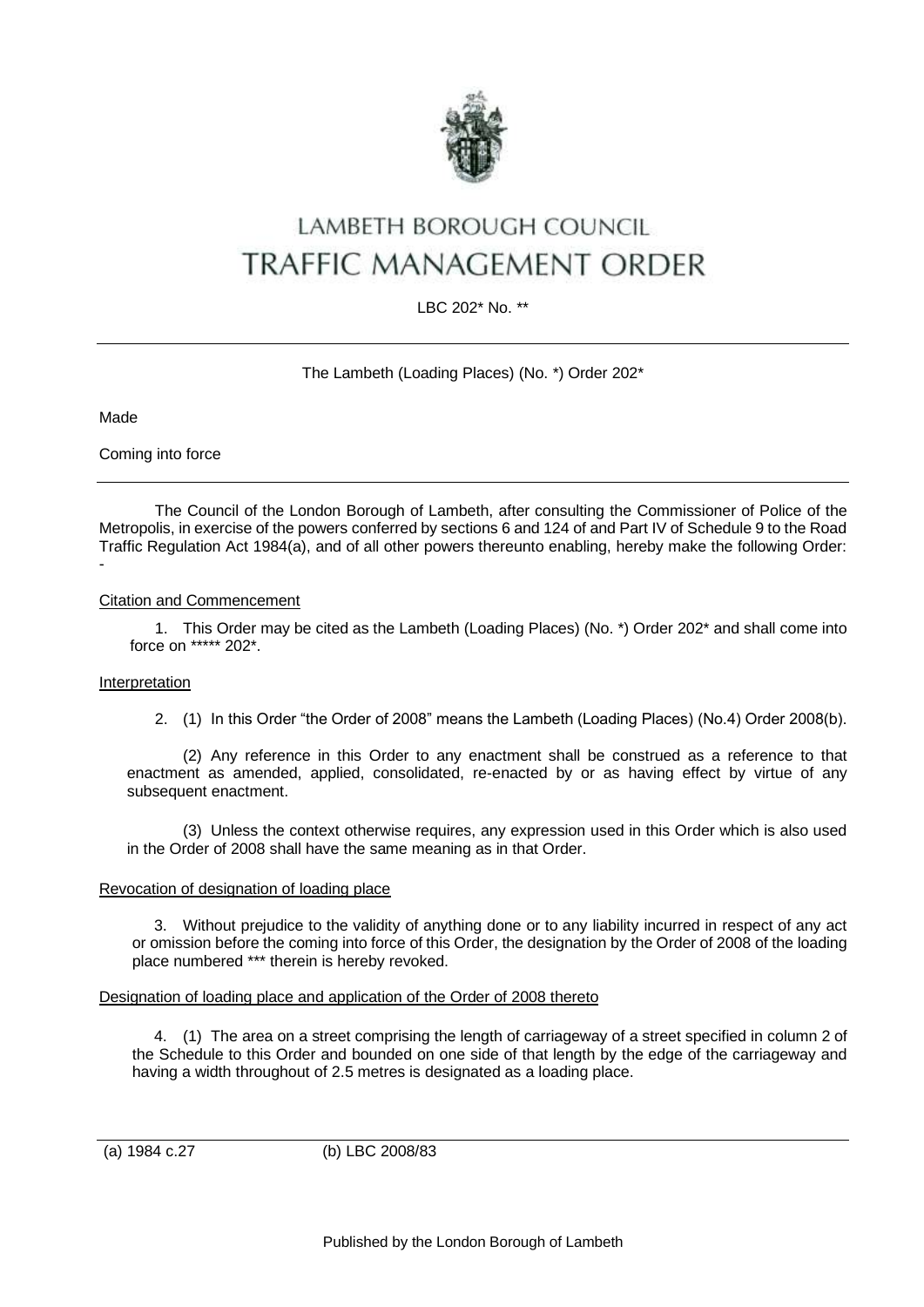(2) The provisions of the Order of 2008 (other than Articles 3, 14 and 16) shall apply to the area designated as a loading place by this Order as if in those provisions any reference to a loading place included a reference to the area designated as a loading place by this Order and as if any reference to Schedule 1 to the Order of 2008 included a reference to the Schedule to this Order.

#### Placing of traffic signs

5. The Council shall place and maintain traffic signs indicating the limits of the loading place designated by this Order and that such loading place may only be used during the permitted hours for the leaving of the vehicles specified in Article 4 of the Order of 2008, subject to Articles 5 and 6 of that Order.

Dated this \*\*\*\*\*\* day of \*\*\*\*\*l 202\*.

Ben Stevens Highway Network Manager